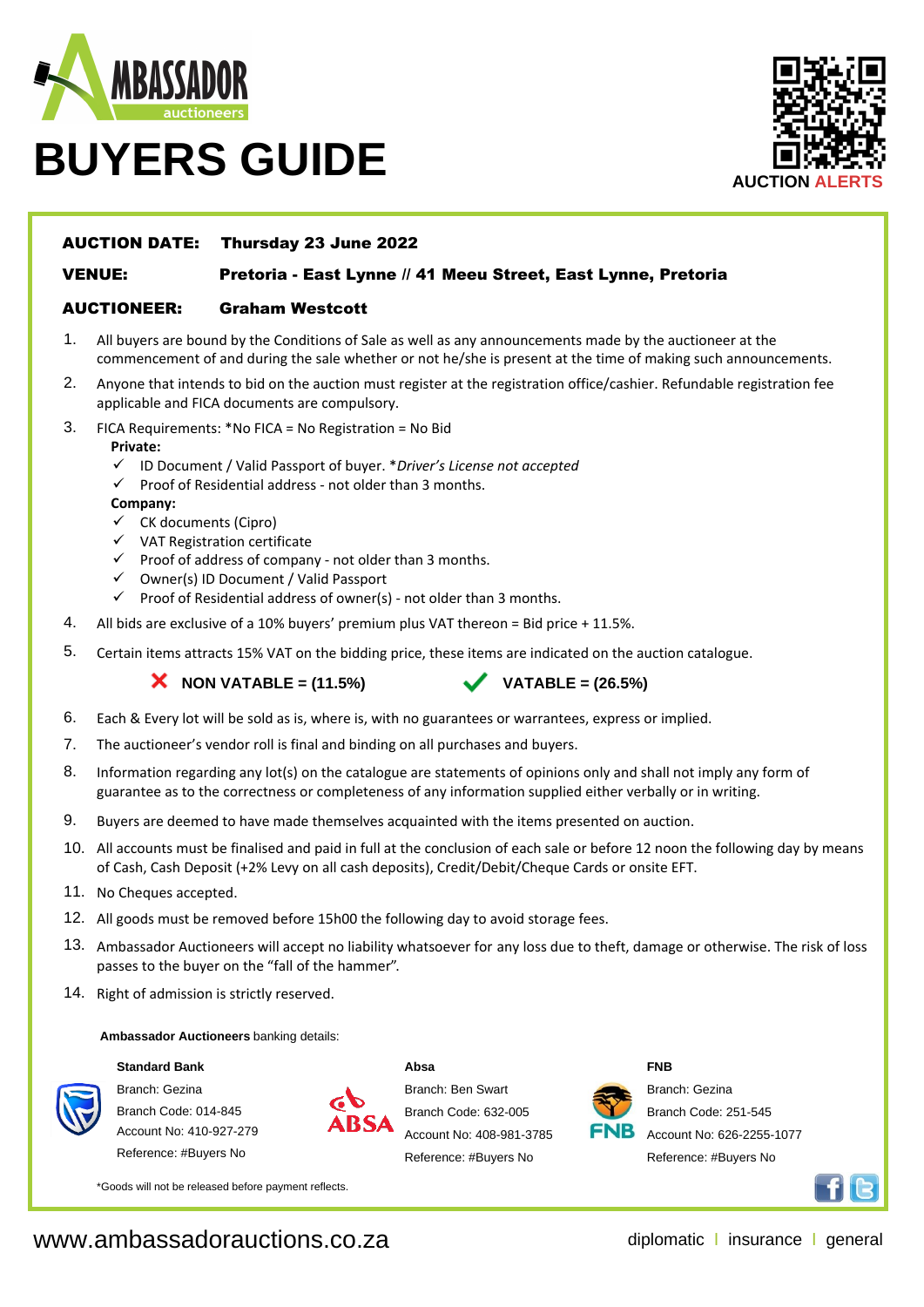

#42 - Thursday 23 June 2022

| Lot | Qty            | <b>Item Description</b>                                             | <b>VAT</b>   | Lot | Qty            | <b>Item Description</b>                                 | <b>VAT</b>   |
|-----|----------------|---------------------------------------------------------------------|--------------|-----|----------------|---------------------------------------------------------|--------------|
| 001 | 1              | <b>FRIGIDAIRE COMBI FRIDGE</b>                                      | ×            | 002 | $\mathbf{1}$   | <b>GE COMBI FRIDGE</b>                                  | ×            |
| 003 | 1              | <b>GE COMBI FRIDGE</b>                                              | ×            | 004 | 1              | <b>FRIGIDAIRE UPRIGHT FREEZER</b>                       | ×            |
| 005 | 1              | <b>DEFY ALL FRIDGE</b>                                              | ×            | 006 | 1              | <b>BOSCH COMBI FRIDGE</b>                               | ×            |
| 007 | 1              | <b>GE STOVE</b>                                                     | ×            | 008 | 1              | <b>GE STOVE</b>                                         | ×            |
| 009 | 1              | SPEED QUEEN COMMERCIAL WASHER                                       | ×            | 010 | 1              | <b>GE SUPER CAPACITY DRYER</b>                          | ×            |
| 011 | 1              | <b>GE SUPER CAPACITY DRYER</b>                                      | ×            | 012 | 1              | SPEED QUEEN COMMERCIAL DRYER                            | ×            |
| 013 | 1              | SILKSEAL 5L VARNISH GOLDEN BROWN X 3                                | ✓            | 014 | 8              | DURAM 20L ARMATEX SIENNA                                | ✓            |
| 015 | 1              | HTH GRANULAR 25KG                                                   | $\checkmark$ | 016 | 1              | MASTERCRAFT TOOLBOX                                     | ✓            |
| 017 | 1              | <b>CENTURION D5 EVO GATE MOTOR</b>                                  | ✓            | 018 | 2              | AUTO DARK WELDING HELMET                                | ✓            |
| 019 | 1              | BOSCH PROFESSIONAL 18V CORDLESS<br>DRILL GSB 180-LI                 | $\checkmark$ | 020 | 1              | DISSTON 140A INVERTER WELDER                            | ✓            |
| 021 | 1              | 4.5KG STP FIRE EXTINGUISHER                                         | ✓            | 022 | 1              | <b>BOSCH PROFESSIONAL HEAT GUN GHG 180</b>              | ✓            |
| 023 | 1              | KARCHER K3 PRESSURE WASHER                                          | ✓            | 024 | 1              | RYOBI BELT & DISC SANDER HBDS-350                       | ✓            |
| 025 | 1              | 36" WRENCH                                                          | ✓            | 026 | 2              | TORNADO TURBINE 300MM VENTILATOR                        | ✓            |
| 027 | 2              | CHIMNEY CHAMP 300MM                                                 | ✓            | 028 | 1              | PLASCON WOODCARE 5L CLEAR X 3                           | ✓            |
| 029 | 2              | FIRED EARTH 20L BONDING LIQUID                                      | ✓            | 030 | 3              | CITYCOAT 20L ACRYLIC PVA WHITE                          | ✓            |
| 031 | 1              | PLASCON 20L ASSTD X 3                                               | ✓            | 032 | $\overline{7}$ | <b>CORNER ENTRY SHOWER ENCLOSURE</b>                    | ✓            |
| 033 | 1              | MEGAMASTER TAMBOTIE BOMA                                            | ✓            | 034 | 1              | RYOBI SLIDING COMPOUND MITRE SAW<br><b>MS-2555CL</b>    | ✓            |
| 035 | 1              | MAKITA CUT OFF SAW M2401B                                           | $\checkmark$ | 036 | 4              | <b>QUADRANT ROUND SHOWER ENCLOSURE</b>                  | ✓            |
| 037 | 1              | PLASCON WOODCARE 5L IMBUIA X 2                                      | ✓            | 038 | 9              | PLASCON MICATEX 20L DUNE 4                              | ✓            |
| 039 | 2              | PLASTERKEY 12L                                                      |              | 040 | 1              | TRADEAIR 100L 2.OHP 7BAR COMPRESSOR                     | ✓            |
| 041 | 5              | DULUX 20L LUXURIOUS SILK BRILLIANT<br><b>WHITE</b>                  | ✓            | 042 | 4              | DURAM 20L WEATHER ROOF RED                              | ✓            |
| 043 | $\overline{2}$ | PINEWARE 23L BUCKET URN                                             | ✓            | 044 | 1              | 4PCE WICKER LOOK PATIO LOUNGE SET                       | ×            |
| 045 | 1              | WAECO CAMPING FREEZER                                               | ×            | 046 | 1              | SET OF 6 SUEDE CHAIRS                                   | ×            |
| 047 | 1              | KARCHER CV30/1 UPRIGHT VACUUM                                       | ×            | 048 | 6              | 50L FLIP TOP DUSTBIN                                    | ✓            |
| 049 | 6              | DULUX 20L ROOFGUARD RED ROCK                                        | ✓            | 050 | 1              | RYOBI 40CC 380MM PETROL CHAINSAW                        | $\checkmark$ |
| 051 | 1              | WEBER Q2000 GAS BBQ                                                 | ✓            | 052 | 1              | BENNETT READ TOUGH 35 COMMERCIAL<br><b>VACUUM</b>       | ✓            |
| 053 | 1              | ELBA 5 BURNER GAS HOB                                               | ✓            | 054 | $\mathbf{1}$   | WHIRLPOOL CERAN HOB - TOUCH<br><b>CONTROL</b>           | ✓            |
| 055 | 2              | SHELFMATE 4 SHELF STORAGE UNIT                                      | ✓            | 056 | 1              | <b>BUTCHERS BLOCK GRANITE TOP</b>                       | ×            |
| 057 | 4              | CONDERE 15PCE COOKWARE SET                                          | ✓            | 058 | 5              | MEGAMASTER 600 CHARCOAL BRAAI                           | ✓            |
| 059 | 1              | MEGAMASTER 2PCE BRAAI TOOL SET                                      | ✓            | 060 | 2              | PLASTICWARE BULK PACK 5PCE                              | ✓            |
| 061 | 1              | RYOBI HID-500 IMPACT DRILL                                          | ✓            | 062 | 1              | RYOBI 180MM POLISHER                                    | ✓            |
| 063 | 1              | <b>SMEG FRONT LOADER</b>                                            | ×            | 064 | 1.             | <b>BOSCH GST 650 JIGSAW</b>                             | ✓            |
| 065 | 2              | RYOBI HG-650 ANGLE GRINDER                                          | ✓            | 066 | 1              | WOLF 3500W BLOWER VAC                                   | ✓            |
| 067 | 1              | <b>BOSCH SERIE 4 8KG WASHER &amp;</b><br><b>CONDENSER DRYER SET</b> | ×            | 068 | 1.             | <b>BOSCH 7KG CONDENSER DRYER</b>                        | ×            |
| 069 | 1              | POPCORN MAKER                                                       | ×            | 070 | 1              | <b>BOSCH 7KG CONDENSER DRYER</b>                        | ×            |
| 071 | 1              | G/MASTER 16L TROLLEY SPRAYER                                        | ✓            | 072 | 1              | G/MASTER RETRACTABLE HOSE REEL                          | ✓            |
| 073 | 1              | <b>BOSCH 7KG CONDENSER DRYER</b>                                    | ×            | 074 | 1              | DEFY TOP LOADER                                         | ×            |
| 075 | 1              | SPEED QUEEN WASHER & DRYER SET<br><b>STAINLESS DRUM</b>             | ×            | 076 | 1              | SPEED QUEEN WASHER & DRYER SET<br><b>STAINLESS DRUM</b> | ×            |
| 077 | 1              | SPEED QUEEN WASHER & DRYER SET<br><b>STAINLESS DRUM</b>             | ×            | 078 | 1.             | <b>BOSCH DISHWASHER</b>                                 | ×            |
| 079 | 2              | LUSSO RENO HIGH BASIN MIXER                                         | ✓            | 080 | 4              | <b>LUSSO RENO BIDET MIXER</b>                           | ✓            |
| 081 | 1              | BOSCH DISHWASHER                                                    | ×            | 082 | 2              | ROYA BLACK SINK MIXER                                   | ✓            |
| 083 | 1              | LUSSO SAVIO SINK MIXER                                              | ✓            | 084 | 1.             | <b>BOSCH DISHWASHER</b>                                 | ×            |
| 085 | 1              | LUSSO ROYA BLACK BATH MIXER                                         |              | 086 | 1.             | <b>BOSCH MAXX 7KG FRONT LOADER</b>                      | ×            |

Pretoria - East Lynne **I** 41 Meeu Street, East Lynne, Pretoria **I Tel:** (012) 800 4034 **| Fax:** 086 684 1940 **Email:** info@ambassadorauctions.co.za **I Web:** www.ambassadorauctions.co.za Page 2 of 6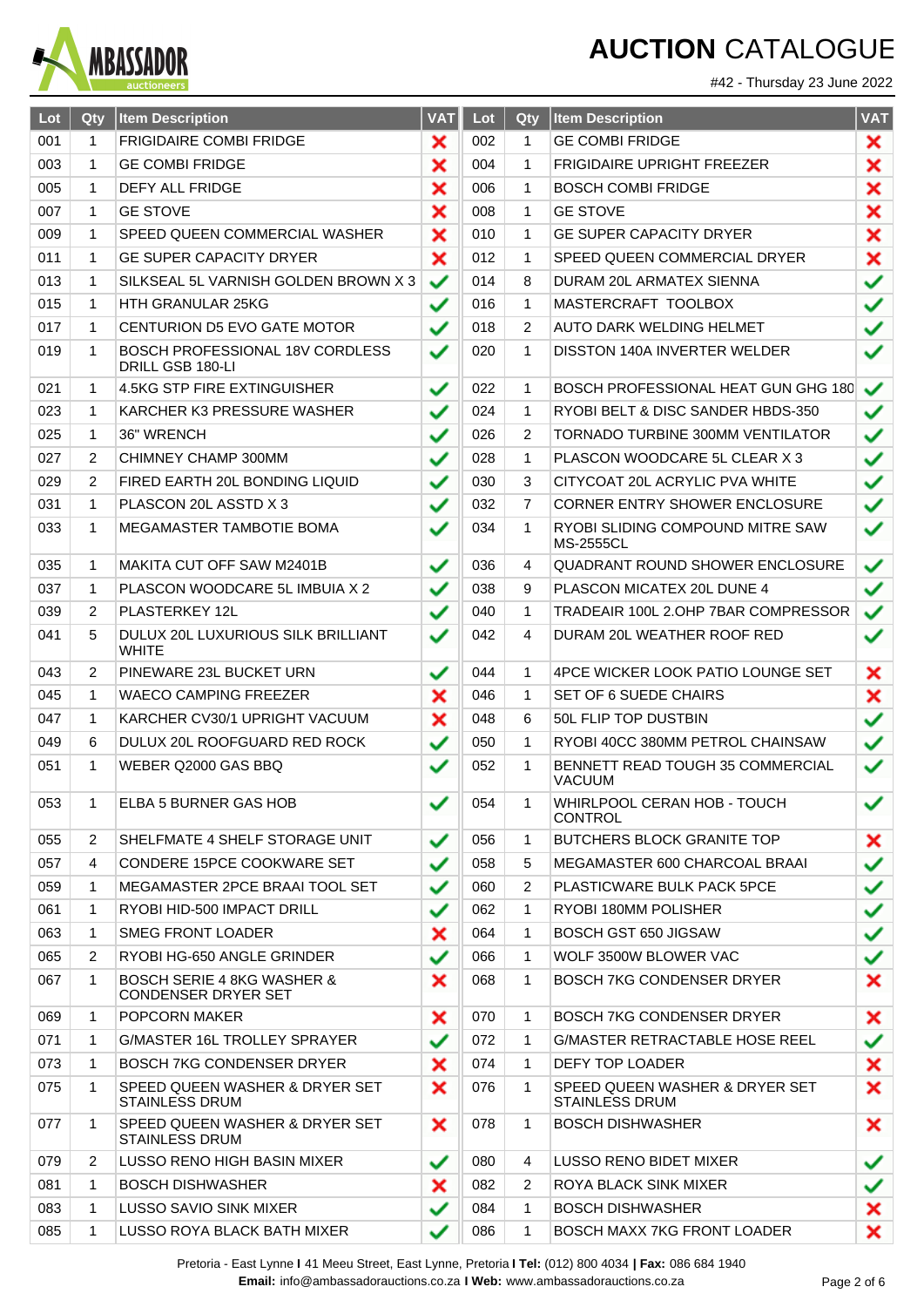

#42 - Thursday 23 June 2022

| Lot | Qty          | <b>Item Description</b>                               | <b>VAT</b>   | Lot | Qty          | <b>Item Description</b>                                 | <b>VAT</b> |
|-----|--------------|-------------------------------------------------------|--------------|-----|--------------|---------------------------------------------------------|------------|
| 087 | $\mathbf{1}$ | GEDORE 21PCE SPANNER SET                              | ✓            | 088 | 1            | <b>BRIGHT STAR CH252 LIGHT</b>                          | ✓          |
| 089 | 1            | <b>BOSCH SERIE 4 7KG FRONT LOADER</b>                 | ×            | 090 | 1            | <b>BRIGHT STAR CH507 LIGHT</b>                          | ✓          |
| 091 | 1            | <b>BOSCH SERIE 2 SILVER DISHWASHER</b>                | ×            | 092 | 6            | FIRED EARTH WALLS & CEILINGS PALE<br><b>CONCRETE</b>    | ✓          |
| 093 | 3            | FIRED EARTH 20L WHISPERS STUCCO                       | ✓            | 094 | 3            | FIRED EARTH 20L A TO ZEE                                | ✓          |
| 095 | 1            | TOSHIBA 18000BTU SPLIT UNIT AIRCON                    | ✓            | 096 | $\mathbf 1$  | <b>BOSCH DISHWASHER</b>                                 | ×          |
| 097 | 2            | <b>BRIGHT STAR PEN912 LIGHT</b>                       | ✓            | 098 | 1            | <b>BOSCH DISHWASHER</b>                                 | ×          |
| 099 | 1            | <b>BOSCH DISHWASHER</b>                               | ×            | 100 | 1            | <b>BRIGHT STAR PEN225 LIGHT</b>                         | ✓          |
| 101 | 1            | <b>BOSCH DISHWASHER</b>                               | ×            | 102 | 1            | <b>AEG DISHWASHER</b>                                   | ×          |
| 103 | 4            | SUNERTEC SOLAR SYSTEM                                 | ✓            | 104 | $\mathbf 1$  | <b>GE DISHWASHER</b>                                    | ×          |
| 105 | 1            | SPEED QUEEN WASHER & DRYER SET                        | ×            | 106 | 1            | SPEED QUEEN WASHER & DRYER SET<br><b>CERAMIC DRUM</b>   | ×          |
| 107 | 1            | SPEED QUEEN WASHER & DRYER SET<br><b>CERAMIC DRUM</b> | ×            | 108 | $\mathbf 1$  | <b>SET OF 3 CHAFING DISHES</b>                          | ×          |
| 109 | 1            | <b>SAMSUNG COMBI FRIDGE</b>                           | ×            | 110 | 1            | <b>WHIRLPOOL UPRIGHT FREEZER</b>                        | ×          |
| 111 | 1            | <b>BOSCH ALL FRIDGE</b>                               | ×            | 112 | $\mathbf{1}$ | <b>BOSCH ALL FRIDGE</b>                                 | ×          |
| 113 | 1            | <b>WHIRLPOOL ALL FRIDGE</b>                           | ×            | 114 | 1            | <b>WHIRLPOOL ALL FRIDGE</b>                             | ×          |
| 115 | 1            | <b>BOSCH UPRIGHT FREEZER</b>                          | ×            | 116 | $\mathbf 1$  | <b>WHIRLPOOL UPRIGHT FREEZER</b>                        | ×          |
| 117 | 1            | <b>BOSCH FRIDGE &amp; FREEZER SET</b>                 | ×            | 118 | 1            | SAMSUNG SIDE BY SIDE FRIDGE FREEZER                     | ×          |
| 119 | 1            | SAMSUNG SIDE BY SIDE FRIDGE FREEZER                   | ×            | 120 | $\mathbf{1}$ | <b>KELVINATOR MIRROR FRENCH DOOR</b>                    | ×          |
| 121 | 1            | AEG FRIDGE & FREEZER SET                              | ×            | 122 | 2            | RUSSELL HOBBS TABLE HEATER                              | ✓          |
| 123 | 18           | CONDERE 2.0L S/STEEL KETTLE                           | ✓            | 124 | $\mathbf 1$  | <b>BOOKSHELF WHITE &amp; NATURAL</b>                    | ×          |
| 125 | 1            | WINE RACK                                             | ×            | 126 | 1            | SET OF 2 LAMPS                                          | ×          |
| 127 | 1            | <b>COMMODE</b>                                        | ×            | 128 | $\mathbf 1$  | <b>SET OF 3 WICKER BASKETS</b>                          | ×          |
| 129 | 1            | ANTIQUE DISPLAY CABINET                               | ×            | 130 | 1            | <b>2PCE LEATHER COUCH SET</b>                           | ×          |
| 131 | 1            | <b>OCCASIONAL CHAIR</b>                               | $\checkmark$ | 132 | $\mathbf 1$  | <b>ORIENTAL CARPET</b>                                  | ×          |
| 133 | 1            | <b>ENTERTAINMENT UNIT</b>                             | ✓            | 134 | 1            | <b>MADISON CHERRY TALLBOY</b>                           | ×          |
| 135 | 1            | <b>SET OF 2 LAMPS</b>                                 | ×            | 136 | $\mathbf{1}$ | MADISON CHERRY CHINA CABINET                            | ×          |
| 137 | 1            | <b>MADISON CHERRY CHINA CABINET</b>                   | ×            | 138 | 2            | MATCH ITALIAN HANDMADE SERVING                          | ×          |
| 139 | 1            | <b>DINING ROOM SUITE 8 SEATER</b>                     |              | 140 | $\mathbf 1$  | <b>BEIGE CHAISE</b>                                     | ×          |
| 141 | 1            | SET OF 2 DINING CHAIRS                                | ✓            | 142 | 1            | SET OF 2 OCCASIONAL CHAIRS                              | ×          |
| 143 | 1            | 2PCE LEATHER COUCH SET                                | ×            | 144 | 1            | SET OF WHITE - NATURAL NIGHTSTANDS                      | ×          |
| 145 | 1            | <b>COFFEE TABLE</b>                                   | ×            | 146 | 1            | CORRICRAFT 2 DRAWER SERVER                              | ×          |
| 147 | 1            | <b>ITALIAN TEA TROLLEY - INLAID</b>                   | ×            | 148 | 1            | DINING TABLE WITH 10 CHAIRS                             | ×          |
| 149 | 2            | MATCH ITALIAN HANDMADE SERVING BOWL                   | ×            | 150 | 1            | VASE                                                    | ×          |
| 151 | 1            | BAKOS BROS GREY LEATHER COUCH SET                     | ×            | 152 | 1            | NATURAL WOOD TABLE BASE                                 | ×          |
| 153 | 1            | COAT & HAT STAND                                      | ×            | 154 | 1            | SET OF 2 LEATHER CHESTERFIELD<br><b>WINGBACK CHAIRS</b> | ×          |
| 155 | 1            | <b>OTTOMAN</b>                                        | ×            | 156 | 1            | KAWAI KG-1 GRAND PIANO                                  | ×          |
| 157 | 1            | CHESTERFIELD COUCH                                    | ×            | 158 | 1            | <b>3PCE DESIGNER COUCH SET</b>                          | ×          |
| 159 | 1            | <b>MODERNA DOUBLE DRESSER</b>                         | ✓            | 160 | 1            | SET OF 2 LAMPS                                          | ×          |
| 161 | 1            | KINGSMEAD DINETTE 4 SEATER                            | ✓            | 162 | 1            | SET OF 2 LION CANVAS                                    | ✓          |
| 163 | 1            | FARM HOUSE DOUBLE DRESSER                             | ✓            | 164 | 1            | SET OF 2 LAMPS                                          | ×          |
| 165 | 2            | 3.2L VACUUM FLASK                                     | ✓            | 166 | 1            | <b>OCCASIONAL CHAIR</b>                                 | ✓          |
| 167 | 1            | SET OF 2 THRONE CHAIRS                                | ×            | 168 | 1            | DINING ROOM SUITE 8 SEATER                              | ✓          |
| 169 | 3            | CONDERE 8PCE COOKWARE SET                             | ✓            | 170 | 4            | MATCH ITALIAN HANDMADE OVAL PLATE                       | ×          |
| 171 | 7            | MATCH ITALIAN HANDMADE SERVING<br><b>PLATE</b>        | ×            | 172 | 1            | SAMSUNG 55 LED TV                                       | ×          |
| 173 | 1            | SAMSUNG CURVED SOUNDBAR                               | ×            | 174 | 1            | <b>CHEST OF DRAWERS</b>                                 | ✓          |
| 175 | 3            | 2 PLATE GAS COOKER                                    |              | 176 | 1            | SAMSUNG SOUNDBAR & SUB                                  | ×          |

Pretoria - East Lynne **I** 41 Meeu Street, East Lynne, Pretoria **I Tel:** (012) 800 4034 **| Fax:** 086 684 1940 **Email:** info@ambassadorauctions.co.za **I Web:** www.ambassadorauctions.co.za Page 3 of 6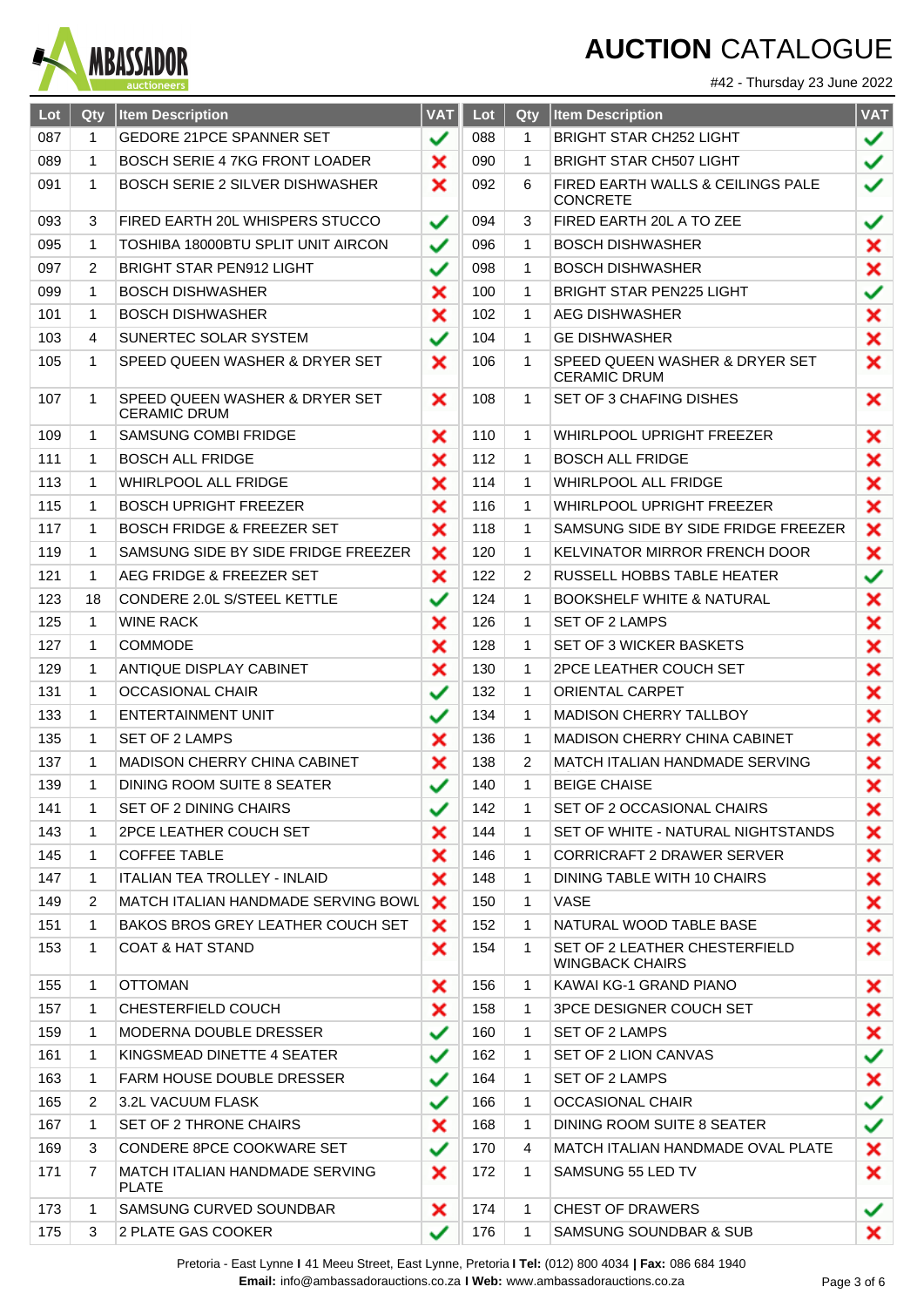

#42 - Thursday 23 June 2022

| Lot | Qty          | <b>Item Description</b>                              | <b>VAT</b>   | Lot | Qty          | <b>Item Description</b>                                      | <b>VAT</b> |
|-----|--------------|------------------------------------------------------|--------------|-----|--------------|--------------------------------------------------------------|------------|
| 177 | 8            | <b>HAIR CLIPPER SET</b>                              | ✓            | 178 | $\mathbf{1}$ | <b>3PCE QUEEN BEDROOM SUITE</b>                              | ✓          |
| 179 | 1            | SERTAPEDIC AURA QUEEN XTRA LENGTH<br><b>BASE SET</b> | ✓            | 180 | $\mathbf{1}$ | <b>ROUND MIRROR</b>                                          | ×          |
| 181 | 2            | <b>DESIGNER WALL CLOCK</b>                           | ✓            | 182 | 1            | <b>SET OF 2 OIL PAINTINGS</b>                                | ×          |
| 183 | $\mathbf{1}$ | SET OF 2 LAMPS                                       | ×            | 184 | 1            | ALDA QUEEN BED WITH SLEEPMASTERS<br><b>INSPIRED MATTRESS</b> | ✓          |
| 185 | 1            | ORIENTAL CARPET 420 X 311                            | ×            | 186 | $\mathbf{1}$ | CORICRAFT FABRIC COUCH SET                                   | ×          |
| 187 | $\mathbf 1$  | SAMSUNG 75 LED TV                                    | ×            | 188 | 1            | LG 60 LED TV                                                 | ×          |
| 189 | 6            | REDISSON 1.7L KETTLE                                 | ✓            | 190 | 1            | DINING ROOM SUITE 8 SEATER                                   | ✓          |
| 191 | $\mathbf{1}$ | BRIGHT STAR PENDANT LIGHT                            | $\checkmark$ | 192 | 1            | SET OF 2 ZEBRA CANVAS                                        | ✓          |
| 193 | 3            | <b>MAGIC MOP</b>                                     | ✓            | 194 | 1            | NESPRESSO EXPERT MILK                                        | ×          |
| 195 | 1            | <b>APPLE MONITOR</b>                                 | ×            | 196 | 10           | <b>HP SFF DESKTOP PC</b>                                     | ×          |
| 197 | $\mathbf{1}$ | LOT STAGE LIGHTING                                   | ×            | 198 | 1            | MIXER, AMPLIFIERS, EQUALISER,<br><b>CONTROLLERS</b>          | ×          |
| 199 | 10           | HP ELITEDESK SFF PC                                  | ×            | 200 | 1            | <b>FARM HOUSE DOUBLE DRESSER</b>                             | ✓          |
| 201 | 1            | LEATHERMAN CHARGE                                    | ×            | 202 | 2            | GALAXY S21 FE 128GB                                          | ×          |
| 203 | 2            | <b>HAVIT WIRELESS HEADPHONES</b>                     | ✓            | 204 | 6            | LENOVO T470 15 6300 2.40                                     | ×          |
| 205 | 1            | WALTHER CO2 PISTOL                                   | ×            | 206 | 1            | WATCHES X 3                                                  | ×          |
| 207 | 1            | SW - 1 PAITBALL GUN WITH ACCESSORIES                 | ×            | 208 | $\mathbf 1$  | <b>FARO FOCUS LASER SCANNER</b>                              | ×          |
| 209 | 1            | COMMERCIAL UNDERCOUNTER FRIDGES X<br>$\overline{2}$  | ×            | 210 | 1            | <b>HOME GYM</b>                                              | ×          |
| 211 | 2            | PATIO TABLE & 6 CHAIRS                               | ×            | 212 | 2            | <b>GARDEN UMBRELLA WITH BASE</b>                             | ×          |
| 213 | 1            | <b>SET OF 5 LOUNGERS</b>                             | ×            | 214 | $\mathbf{1}$ | <b>FOLDING TABLES X 8</b>                                    | ×          |
| 215 | 1            | OFF ROAD ROOF RACK                                   | ×            | 216 | 1            | LOT LED FLOODLIGHTS                                          | ×          |
| 217 | 1            | PATIO TABLE & 6 CHAIRS WITH SIDE<br><b>TABLES</b>    | ×            | 218 | 1            | SET OF 4 LOUNGERS                                            | ×          |
| 219 | 1            | <b>GARDEN UMBRELLA WITH BASE</b>                     | ×            | 220 | 1            | LOT BRIQUETTES                                               | ✓          |
| 221 | 1            | LOT DRIKON                                           | ✓            | 222 | 1            | WROUGHT IRON PUB TABLE & CHAIRS                              | ×          |
| 223 | 1            | <b>SET OF 2 STEEL STANDS</b>                         | ×            | 224 | $\mathbf{1}$ | <b>CONCRETE PATIO SIDE TABLE</b>                             | ×          |
| 225 | 1            | PATIO TABLE & 6 CHAIRS                               | ×            | 226 | 2            | CANTILEVER UMBRELLA WITH BASE                                | ×          |
| 227 | 1            | WOODEN PATIO LOUNGE SET                              | ×            | 228 | 6            | <b>INVERTER UPS SYSTEM</b>                                   | ×          |
| 229 | 2            | 100L BLADDER TANK                                    | ×            | 230 | 1            | LOT ALUMINIUM LADDERS                                        | ✓          |
| 231 | 1            | FIRED EARTH 20L ULTIMATE COAT X 4                    | ✓            | 232 | 1            | FIRED EARTH 20L DAMP X X4                                    | ✓          |
| 233 | 1            | FIBRE GLASS LADDERS X 2                              | ×            | 234 | 1            | CAST PATIO TABLE & 8 CHAIRS                                  | ×          |
| 235 | 1            | SET OF 3 CAST LOUNGERS                               | ×            | 236 | 1            | 4 BURNER GAS BBQ                                             | ×          |
| 237 | 1            | LOUNGERS X 2                                         | ×            | 238 | 1            | LOT BANNER FLAGS                                             | ✓          |
| 239 | 1            | NICHIYU 2,5T ELECTRIC FORKLIFT                       | ×            | 240 | 1            | SDMO J33 DIESEL GENERATOR                                    | ×          |
| 241 | 1            | PATIO TABLE & 8 CHAIRS                               | ×            | 242 | 2            | ALUMINIUM UMBRELLA WITH BASE                                 | ×          |
| 243 | 1            | JOB LOT FOLDING TABLES & CHAIRS                      | ×            | 244 | $\mathbf{1}$ | JOB LOT ROOF SHEETING                                        | ×          |
| 245 | 1            | AUSTEN FIRE PROOF SAFE                               | ×            | 246 | 1            | LOT TRASH BINS                                               | ×          |
| 247 | 1            | ALUMINIUM UMBRELLAS X 4 (NO STANDS)                  | ×            | 248 | 1            | PATIO TABLE & 8 CHAIRS                                       | ×          |
| 249 | 2            | PATIO TABLE & 8 CHAIRS                               | ×            | 250 | 1            | PATIO TABLE & 5 CHAIRS                                       | ✓          |
| 251 | 1            | WHEELBARROWS X7                                      | ×            | 252 | 1            | SNAPPER PETROL MOWER                                         | ×          |
| 253 | 1            | <b>B&amp;D BATTERY MOWERS X 2</b>                    | ×            | 254 | 1            | HI VAC PETROL MOWERS X2                                      | ×          |
| 255 | 1            | ROLUX & PROFESSIONAL PETROL<br>MOWERS X 2            | ×            | 256 | 1            | <b>HOFFMAN PETROL MOWER</b>                                  | ×          |
| 257 | 1            | HOFFMAN PETROL MOWER                                 | ×            | 258 | 1            | <b>HOFFMAN PETROL MOWER</b>                                  | ×          |
| 259 | 1            | <b>HOFFMAN PETROL MOWER</b>                          | ×            | 260 | 1            | LOT BANNER FLAGS                                             | ✓          |
| 261 | 1            | PATIO TABLE & 6 CHAIRS                               | ×            | 262 | 1            | FIBREGLASS LADDERS X 4                                       | ×          |
| 263 | 1            | 2016 TOYOTA RAV 4 2.0 VX AWD                         | ×            | 264 | 1            | 2016 TOYOTA RAV 4 2.0 VX AWD                                 | ×          |

Pretoria - East Lynne **I** 41 Meeu Street, East Lynne, Pretoria **I Tel:** (012) 800 4034 **| Fax:** 086 684 1940 **Email:** info@ambassadorauctions.co.za **I Web:** www.ambassadorauctions.co.za Page 4 of 6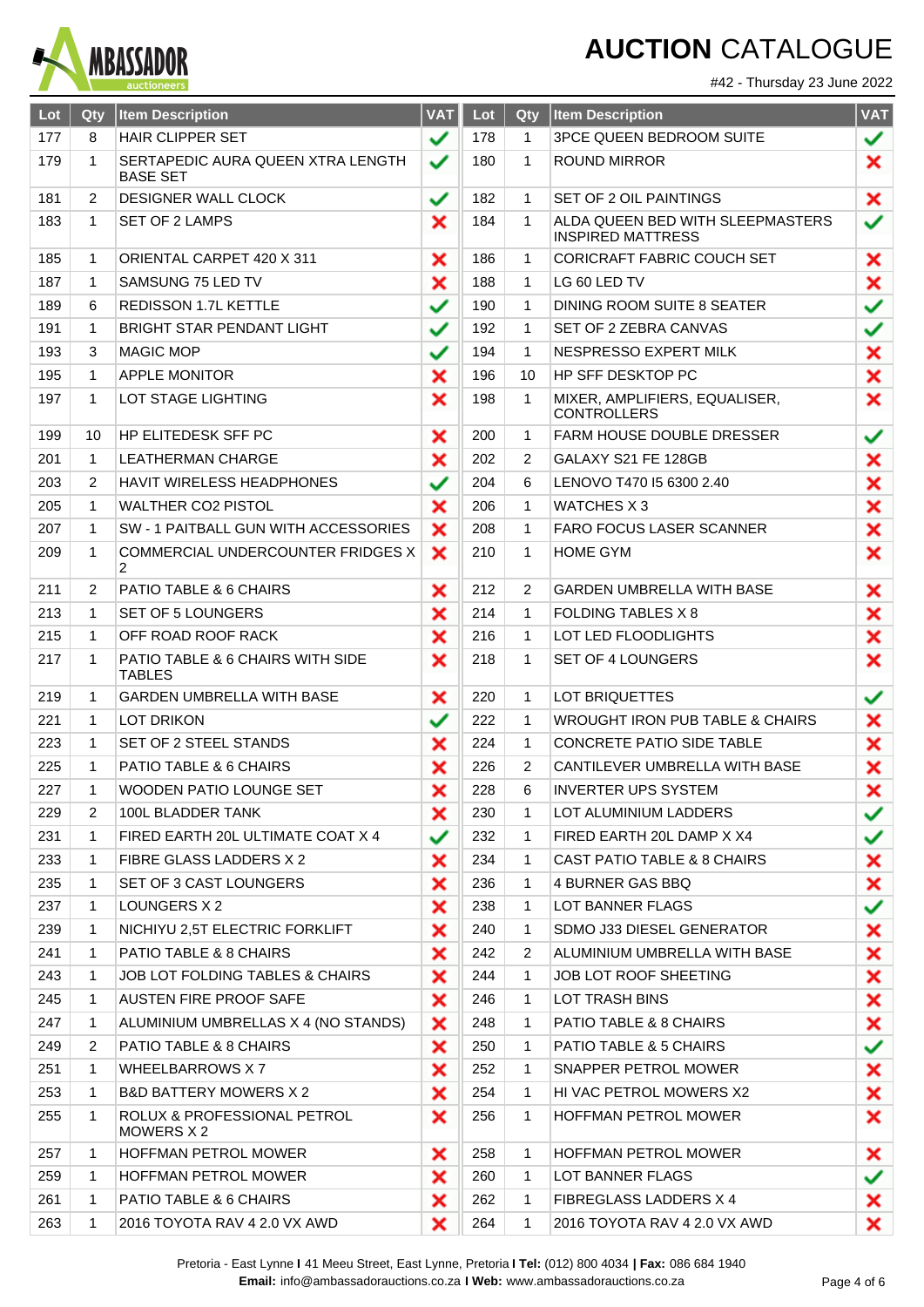

#### #42 - Thursday 23 June 2022

| Lot | Qty          | <b>Item Description</b>                               | <b>VAT</b> | Lot | Qty          | <b>Item Description</b>                        | <b>VAT</b> |
|-----|--------------|-------------------------------------------------------|------------|-----|--------------|------------------------------------------------|------------|
| 265 | $\mathbf 1$  | 2011 TOYOTA HILUX D/C 4.0 V6 4X4 A/T                  | ×          | 266 | $\mathbf{1}$ | 2016 CHRYSLER GRAND VOYAGER 2.8CRD             | ×          |
| 267 | 1            | 2014 M/BENZ VITO 122CDI SHUTTLE                       | ×          | 268 | $\mathbf{1}$ | <b>BLACK CHAISE</b>                            | ×          |
| 269 | 1            | <b>WICKER CHAIRS X 2</b>                              | ×          | 270 | $\mathbf 1$  | <b>WARDROBE</b>                                | ×          |
| 271 | 1            | <b>CHINA CABINET</b>                                  | ✓          | 272 | 1            | <b>DESK</b>                                    | ×          |
| 273 | $\mathbf{1}$ | SET OF 2 LAMPS                                        | ×          | 274 | $\mathbf{1}$ | <b>ENTERTAINMENT STAND</b>                     | ×          |
| 275 | 1            | SET OF 2 DREXEL HALL TABLES                           | ×          | 276 | 1            | DREXEL ENTERTAINMENT STAND                     | ×          |
| 277 | $\mathbf{1}$ | <b>VINTAGE OAK TYPIST CHAIR</b>                       | ×          | 278 | $\mathbf{1}$ | <b>SET OF 4 LAMPS</b>                          | ×          |
| 279 | 1            | <b>SQUARE COFFEE TABLE</b>                            | ×          | 280 | 1            | SET OF 2 DREXEL NIGHT STANDS                   | ×          |
| 281 | $\mathbf{1}$ | SET OF 2 LAMPS                                        | ×          | 282 | $\mathbf{1}$ | KIAAT DESK WITH CHAIR                          | ×          |
| 283 | 1            | SET OF 3 LAMPS                                        | ×          | 284 | 1            | CHERRY MANOR TALLBOY                           | ×          |
| 285 | 1            | SET OF 2 LAMPS                                        | ×          | 286 | $\mathbf{1}$ | <b>CHERRY MANOR TALLBOY</b>                    | ×          |
| 287 | 1            | SET OF 2 LAMPS                                        | ×          | 288 | $\mathbf{1}$ | <b>OREGON PINE CABINET</b>                     | ×          |
| 289 | 1            | <b>SET OF 3 DINING CHAIRS</b>                         | ✓          | 290 | $\mathbf{1}$ | RUSTIC OAK COFFEE TABLE                        | ×          |
| 291 | 1            | <b>MADISON CHERRY BUFFET</b>                          | ×          | 292 | 1            | SET OF 2 LAMPS                                 | ×          |
| 293 | 1            | ENTERTAINMENT UNIT                                    | ✓          | 294 | $\mathbf{1}$ | <b>SET OF 3 LAMPS</b>                          | ×          |
| 295 | 1            | DINING TABLE & 6 CHAIRS                               | ✓          | 296 | $\mathbf{1}$ | KING BEDROOM SUITE                             | ✓          |
| 297 | 1            | SEALY ARGO KING BASE SET                              | ✓          | 298 | $\mathbf 1$  | <b>DREXEL MIRROR</b>                           | ×          |
| 299 | 1            | KIAAT CHEST OF DRAWERS                                | ×          | 300 | $\mathbf{1}$ | <b>CARPET</b>                                  | ×          |
| 301 | $\mathbf{1}$ | <b>SET OF 3 CARPETS</b>                               | ×          | 302 | $\mathbf{1}$ | <b>QUEEN BEDROOM SUITE</b>                     | ✓          |
| 303 | 1            | SEALY ARGO QUEEN BASE SET                             | ✓          | 304 | $\mathbf 1$  | OIL ON CANVAS BLOCK MOUNT                      | ×          |
| 305 | 1            | ETHAN ALLEN MIRROR                                    | ×          | 306 | $\mathbf{1}$ | SET OF 2 LAMPS                                 | ×          |
| 307 | 1            | DINING ROOM SUITE 8 SEATER                            | ✓          | 308 | 1            | KASHAN 200 X 290 CARPET                        | ×          |
| 309 | 1            | AET OF 2 TUB CHAIRS                                   | ✓          | 310 | $\mathbf{1}$ | DREXEL LAMP TABLE                              | ×          |
| 311 | 1            | <b>ENTERTAINMENT UNIT</b>                             | ✓          | 312 | $\mathbf 1$  | <b>QUEEN BEDROOM SUITE</b>                     | ✓          |
| 313 | 1            | SLEEPMASTERS SANTIAGO QUEEN BASE<br><b>SET</b>        | ✓          | 314 | $\mathbf{1}$ | SLEEPMASTERS SEATTLE SINGLE<br><b>MATTRESS</b> | ✓          |
| 315 | 1            | SET OF 2 CHERRY MANOR NIGHT STANDS                    | ×          | 316 | $\mathbf 1$  | CHEERYWOOD TALLBOY                             | ×          |
| 317 | 1            | <b>LEATHER COUCH</b>                                  | ×          | 318 | 1            | SET OF 2 MADISON CHERRY NIGHT                  | ×          |
| 319 | 1            | SET OF 2 DREXEL NIGHT STANDS                          | ×          | 320 | $\mathbf 1$  | SET OF 2 DREXEL COUCHES                        | ×          |
| 321 | 1            | DREXEL PLASMA STAND                                   | ×          | 322 | 1            | <b>BAR CHAIRS X 3</b>                          | ×          |
| 323 | 1            | SET OF 2 DREXEL NIGHT STANDS                          | ×          | 324 | 1            | CHERRY MANOR LAMP TABLE                        | ×          |
| 325 | 1            | DREXEL OCCASIONAL CHAIR                               | ×          | 326 | 1            | SET OF 2 MADISON CHERRY HALL CHESTS            | ×          |
| 327 | 1            | DREXEL DINING ROOM SUITE 8 SEATER<br>WITH BUFFET      | ×          | 328 | 1            | <b>SET OF 3 BRASS LAMPS</b>                    | ×          |
| 329 | 1            | <b>CARPET</b>                                         | ×          | 330 | $\mathbf 1$  | DREXEL COFFEE TABLES X 3                       | ×          |
| 331 | 1            | SET OF 2 DREXEL NIGHT STANDS                          | ×          | 332 | 1            | SET OF 2 LAMPS                                 | ×          |
| 333 | 1            | <b>SET OF 3 RECLINERS</b>                             | ×          | 334 | 1            | SET OF 2 DREXEL COUCHES                        | ×          |
| 335 | 1            | DREXEL BUFFET                                         | ×          | 336 | 1            | <b>BEDROOM SUITE</b>                           | ✓          |
| 337 | 1            | SET OF 2 DREXEL BOOK CASES                            | ×          | 338 | 1            | <b>FABRIC HEADBOARD</b>                        | ×          |
| 339 | 1            | SLEEPMASTERS TORINO QUEEN BASE SET                    | ✓          | 340 | 2            | ORIENTAL CARPET 2M X 3M                        | ×          |
| 341 | $\mathbf{1}$ | RESTONIC BAZARUTO KING BASE SET                       | ✓          | 342 | 1            | SEALY BELIZE QUEEN BASE SET                    | ✓          |
| 343 | 1            | QUEEN SLEIGH BED WITH SEALY BAILEY<br><b>MATTRESS</b> | ✓          | 344 | 1            | SET OF 2 CHERRY MANOR NIGHT STANDS             | ×          |
| 345 | 1            | SET OF 3 DREXEL WINGBACKS                             | ×          | 346 | 1            | CREAM LEATHER COUCH SET                        | ×          |
| 347 | 1            | DINETTE - 4 SEATER                                    | ✓          | 348 | 1            | SET OF 2 FLOOR LAMPS                           | ×          |
| 349 | 1            | DINING ROOM SUITE 8 SEATER                            | ✓          | 350 | 1            | SET OF 3 LAMPS                                 | ×          |
| 351 | 4            | <b>COFFEE TABLE</b>                                   | ✓          | 352 | 1            | CARPETS X 3                                    | ×          |
| 353 | 1            | SET OF 2 MADISON CHERRY NIGHT                         | ×          | 354 | 1            | <b>RECLINER</b>                                | ×          |
| 355 | 1            | SET OF 2 DREXEL COUCHES                               | ×          | 356 | $\mathbf 1$  | DOUBLE DRESSER WITH MIRROR                     | ×          |

Pretoria - East Lynne **I** 41 Meeu Street, East Lynne, Pretoria **I Tel:** (012) 800 4034 **| Fax:** 086 684 1940 **Email:** info@ambassadorauctions.co.za **I Web:** www.ambassadorauctions.co.za Page 5 of 6